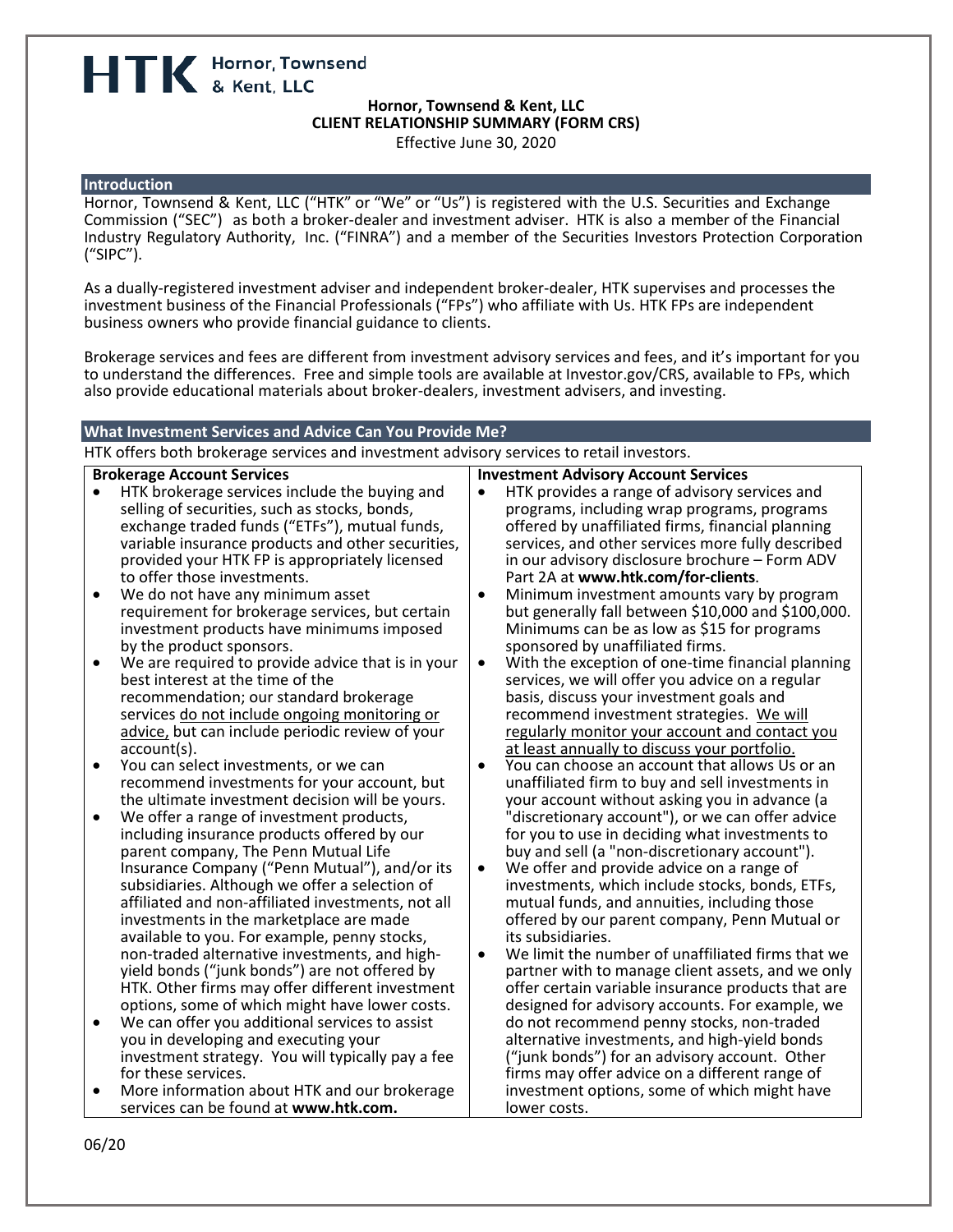

- **Conversation Starters:**<br>• Given my financial situation, should I choose an investment advisory service? Should I choose a brokerage **service? Should I choose both types of services? Why or why not?**
- 
- **How will you choose investments to recommend to me? What is your relevant experience, including your licenses, education and other qualifications? What do these qualifications mean?**

## **What Fees Will I Pay?**

### **Brokerage Account Fees & Costs** • *Transaction-based fees* – You will pay a fee when you buy or sell an investment. This fee, typically referred to as a "**commission**," is based on the specific transaction and not on the value of your account. o With stocks or ETFs, this fee is typically a separate commission. o With other investments, such as bonds, this fee might be part of the price you pay for the investment (called a **"mark-up"** or **"mark-down"**). o With mutual funds, this fee (typically referred to as a **"load"**) reduces the value of your investment. • For mutual funds, variable insurance products, closed-end funds and unit investment trusts (UITs), commissions are non-negotiable and set by the product sponsor. • Commissions for stocks, bonds, and ETFs are based on various factors, including the size of the order, the number of shares being bought or sold, and how frequently the security trades. These fees are negotiable. *Other fees and costs:* • In addition to transaction-based fees that you will pay, pooled investments, such as mutual funds and variable insurance products, also have internal management fees and expenses. These fees are payable to the product sponsor or insurance carrier, as applicable, and reduce your account value over time. These are separate from any fees paid to HTK. • Certain variable insurance products have surrender charges, should you decide to cancel your insurance product before a certain period of time.<br>• Certain mutual funds have surrender charges,<br>should you decide to sell your investment in the mutual fund before a certain period of time. • Other fees include Individual Retirement Account ("IRA") maintenance fees, inactivity fees, and service fees charged by a custodian responsible for safeguarding your securities. **Investment Advisory Account Fees & Costs** • *Asset-Based Fees* – You will pay compensation, typically at the end of each quarter, based on the value of the cash and investments in your advisory account. An asset-based fee is deducted directly from, and reduces the value of, your account. • *Non-Asset-Based Fees* – For financial planning clients, an hourly fee or a flat fee is charged either as a one-time fee or ongoing compensation. This fee is based on the services selected and your agreement with Us and your FP. The amount paid to HTK and HTK FPs generally does not vary based on the type of investments within your advisory account. • Fees are typically negotiated on a case-by-case basis, depending on considerations such as the nature and complexity of the particular service, your relationship with your FP, the amount of the assets in your account, the potential for additional business or clients referred by you, and the amount of work anticipated for such services. The same or similar services may be available elsewhere to you at a lower cost. *Other fees and costs:* • Certain investments like mutual funds, ETFs, closed-end funds, UITs, variable insurance products or other pooled investment vehicles also have internal management fees and expenses that reduce your investment value over time and are payable to the product sponsor or insurance carrier, as applicable. These are separate from any fees paid to HTK. You may be able to invest directly in some of these securities without incurring fees from HTK. Certain variable insurance products have surrender charges, should you decide to cancel your insurance product before a certain period of time. • Certain mutual funds have surrender charges, should you decide to sell your investment in the mutual fund before a certain period of time.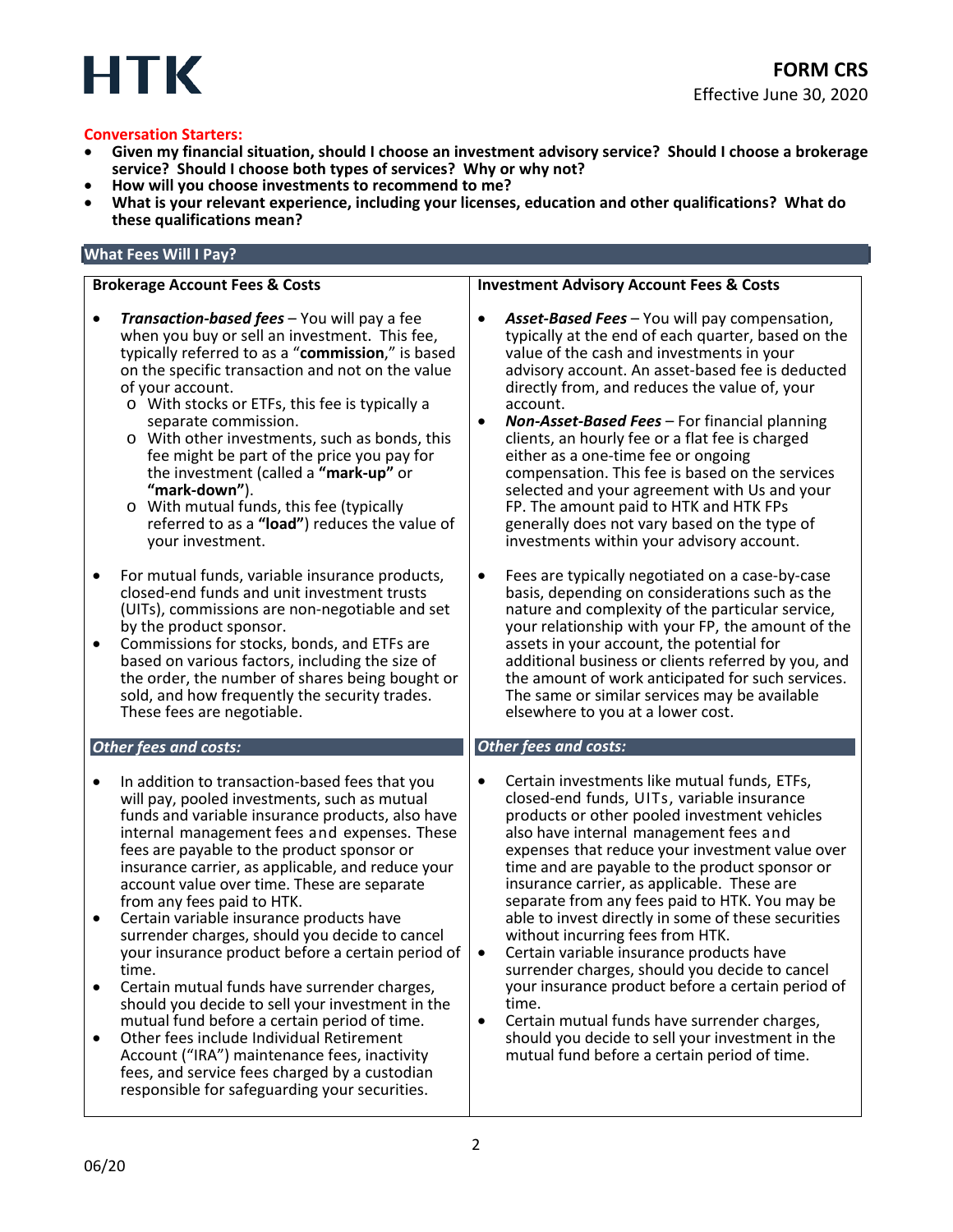# HTK

| Other fees and costs, continued:                                                                                                                                                                                                                                                                                                                                                                                                                                                                                                                                                                                                                                                                                                                       | Other fees and costs, continued:                                                                                                                                                                                                                                                                                                                                                                                                                                                                                                                                                                                                                                                                                                                                                                                                                                                                                                                        |
|--------------------------------------------------------------------------------------------------------------------------------------------------------------------------------------------------------------------------------------------------------------------------------------------------------------------------------------------------------------------------------------------------------------------------------------------------------------------------------------------------------------------------------------------------------------------------------------------------------------------------------------------------------------------------------------------------------------------------------------------------------|---------------------------------------------------------------------------------------------------------------------------------------------------------------------------------------------------------------------------------------------------------------------------------------------------------------------------------------------------------------------------------------------------------------------------------------------------------------------------------------------------------------------------------------------------------------------------------------------------------------------------------------------------------------------------------------------------------------------------------------------------------------------------------------------------------------------------------------------------------------------------------------------------------------------------------------------------------|
| You will be charged fees in proportion to the<br>number of transactions in your account. We,<br>therefore, have an incentive to encourage you to<br>engage in more transactions or trade frequently.<br>From a cost perspective, if you do not trade<br>often, or plan to buy and hold investments for<br>longer periods of time, you may prefer a<br>transaction-based fee.<br>HTK and your FP have a financial incentive to<br>$\bullet$<br>offer certain variable insurance products that<br>include optional benefit features, which include<br>fees in addition to the base fee associated with<br>the insurance product. Financial incentives can<br>exist to offer you a new variable insurance<br>product in place of the one you already own. | When opening an account with HTK, additional<br>fees and costs are imposed by a custodian or, for<br>accounts established with programs sponsored by<br>unaffiliated firms, the clearing firm that the<br>unaffiliated firms selects or makes available.<br>These costs include, but are not limited to,<br>custodial, clearing and execution charges, special<br>fees for services rendered to special managed<br>accounts, fees assessed to IRAs or retirement<br>type accounts, and other miscellaneous charges<br>incurred in the normal course of business.<br>For some advisory accounts, referred to as wrap<br>٠<br>fee programs, the asset-based fee includes<br>transaction costs and custody services that can<br>result in higher overall fees. If you have few<br>transactions or trade infrequently in your account,<br>paying for a wrap fee program could cost more<br>than separately paying for advice and executing<br>transactions. |

You will pay fees and costs whether you make or lose money on your investments. Fees and costs will reduce any amount of money you make on your investment over time. Please make sure you understand what fees and costs you are paying.

For more information about our brokerage fees and costs please visit Us at **www.htk.com/for-clients**. For more information about the fees and cost applicable to HTK advisory services, please review the fee disclosure section of our Form ADV Part 2A at **www.htk.com/for-clients**.

**Conversation Starter: Help me understand how these fees and costs might affect my investments. If I give you \$10,000 to invest, how much will go to fees and costs, and how much will be invested for me?**

**What are your legal obligations to me when providing recommendations as my broker-dealer or when acting as my investment adviser? How else does your firm make money and what conflicts of interest do you have?**

When we provide you with a recommendation as your broker-dealer or act as your investment adviser, we have to act in your best interest and not put our interests ahead of yours. At the same time, the way we make money creates some conflicts with your interests. You should understand and ask Us about these conflicts because these conflicts can affect the recommendations and investment advice we provide you. Here are some examples to help you better understand what this means:

- When acting as your broker-dealer, we receive compensation from the distributors of mutual funds, UITs, variable insurance products and other packaged products when assets are invested. The amount of compensation is based primarily on the type of investment, the investment amount and/or total assets invested in these products. HTK FPs have an incentive to recommend one investment over another due to differences in compensation paid on certain products.
- HTK FPs are licensed insurance agents affiliated with our parent company, Penn Mutual. HTK FPs can receive benefits that present an incentive to recommend products offered by an affiliated company compared to products offered by non-affiliated companies. See **www.htk.com/for-clients** for more information.
- HTK receives marketing and training support payments, conference subsidies, and other types of financial and non-financial compensation and incentives from our product sponsors and other vendors to support the sale of their products to you, which can create a conflict to recommend one product over another. See **www.htk.com/for-clients** for more information.

**Conversation Starter: How might your conflicts of interest affect me, and how will you address them?**